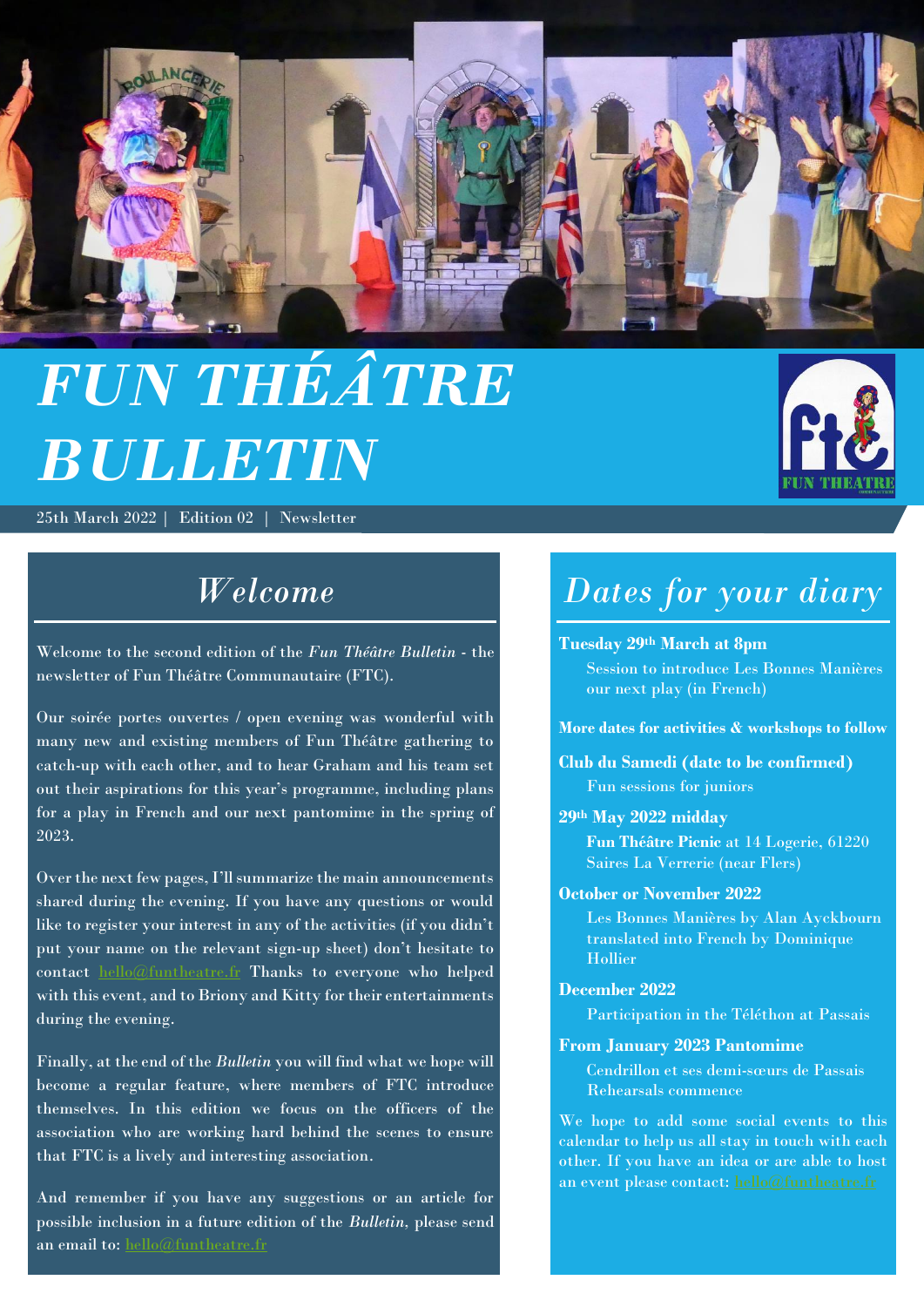### *Soirée Portes Ouvertes*

To begin the evening Graham welcomed everyone, and acknowledged that the past two years have been very difficult for Fun Théâtre. After a highly successful start in 2018, our first show in 2019, and a tremendous amount of work by everybody to prepare a show for 2020, Covid stopped virtually everything.

Nevertheless, we have kept many members, we have had AGMs each year, and in December last year finally managed to perform The Sunshine Boys.

We are now looking to the future and have five main areas to focus on:

- Various workshops for members during the year plus ideas for a Saturday morning theatre club for juniors
- Participation in the Passais Villages Téléthon event in December 2022
- A play in French for autumn 2022
- Plans for a grand spectacle a pantomime in 2023
- And finally, a picnic for members and their families

### *Workshops & Saturday Club*

In order to be able to prepare for all future projects we need to ensure we have plenty opportunities to work together again, and to socialise as a team.

We intend to arrange at least one evening event, in the salles des associations, each month. Each event will be different, but there will be some important objectives:

- For everyone to get to know each other well.
- To discuss and develop the projects for the year
- To prepare people for the projects.
- These evening events will primarily be for the adult members of FTC, although not necessarily exclusively.
- The programme of events will be developed as we go through the year.

The provisional date for the first event is **Tuesday 29th March at 8pm**. The subject of this meeting will be the French-language play "Les Bonnes Manières" by Alan Ayckbourn to be performed in the autumn 2022 (dates to be confirmed) open to all interested members.

### *Téléthon*

We would like to offer a small piece of entertainment to be included in this year's Téléthon event in Passais. This will of course need to be discussed and agreed with the organisers of the event. But we think it should take the form of a short comedy sketch, perhaps 15 minutes or so, and may be performed twice during the day.

The guidelines for the sketch will be similar to that employed for our major shows. That is:

• The script will be written especially for the members taking part. It will be inclusive.

• The script will use integrated French and English dialogue. At this time, we do not need members to commit to their participation. However, it would be very useful if you could indicate your interest in taking part now. If you did not put your name on the sign-up sheet at the open evening, please email your details to [hello@funtheatre.fr](mailto:hello@funtheatre.fr)

Further details will be in future newsletters, but for now:

• We will ask for commitment by August or September

• We do not know the date of the Téléthon in Passais yet, but we assume it will be early December

We are very keen to involve more junior members this year. We would like to have many children taking part in the pantomime in 2023.

With this ambition in mind, we would like to explore the possibility of running separate workshops or events for the junior members on a Saturday morning.

Perhaps once each month, or maybe twice each month. The frequency would be dependent on getting volunteers from our members to oversee these sessions.

We would need at least one responsible person to oversee each session, and perhaps other people to help organise the events.

To proceed with this, we would like to ask anyone who may be interested in helping with this initiative to let us know. You are welcome to send us an email at [hello@funtheatre.fr](mailto:hello@funtheatre.fr)

We intend to arrange a short meeting one Saturday morning in the small salle at Passais to plan this in more detail.

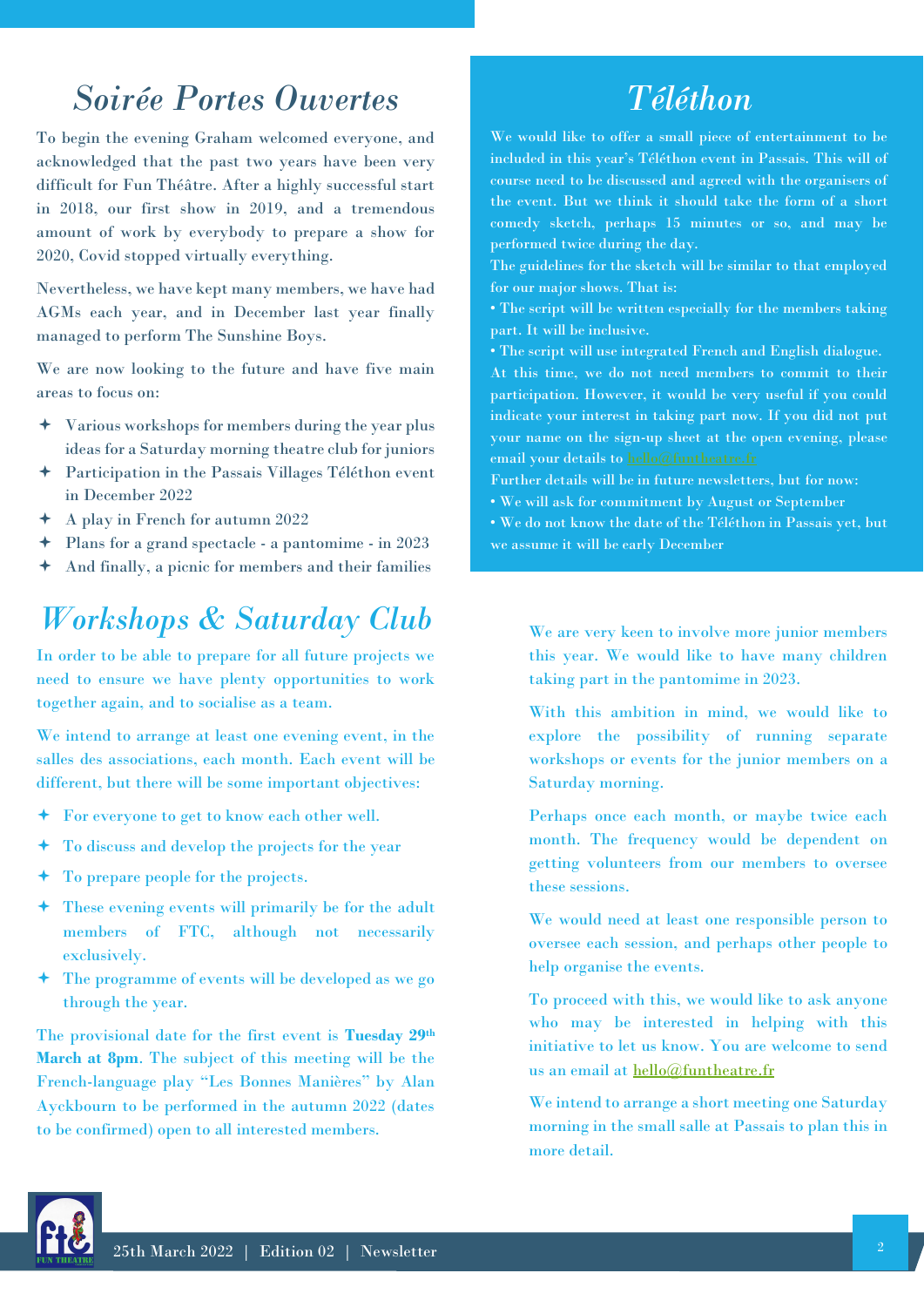### *A Play in French*

A play in French this year is important for our commitment to balance and inclusivity for members and audiences, but for many reasons it has been difficult to find the right play. We had explored several things over the last year or so, but had found nothing suitable for our association.

For expediency, Graham made several attempts to find plays that he knew by English writers that have been translated to French. Alan Ayckbourn is one of the world's most prolific playwrights, and his plays are extremely popular with amateur groups and their audiences.

Just before Christmas Graham had a breakthrough in his research when he discovered that Ayckbourn's trilogy of plays, the "Norman Conquests" had been translated into French, and that all three plays had been performed in France recently. Graham's favoured play of the three, Table Manners, had been translated into French by Dominique Hollier, becoming Les Bonnes Manières. Eventually Graham was sent the translated scripts for all three plays - including this one. OUR PROJECT

Performing Les Bonnes Maniéres is a unique and exciting opportunity for FTC's members and our audiences. We can produce it in a 'radio' format, similar to that used for The Sunshine Boys, but with enhancements - although it is relatively easily produced in a traditional stage format if members prefer to do it that way. We can decide on the format later, after some work with our actors.

The imperative is to produce this in its French version. This is our principal objective. However, there is also the opportunity to run the English version on alternate nights. If we choose a 'radio' format, we may be able to add sub-titles on a screen which may encourage many people to see both versions.

#### THE TEAM

- Each version needs 3 male actors and 3 female actors
- So, if we do both versions that provides acting opportunities for 6 French speaking members and 6 English speaking actors.
- Plus, a full production team of course.
- The degree of flexibility in casting the actors (in regards to ages for example) will be greater for the 'radio' format.
- It is possible that we will use workshops to help the decision-making process.

#### NEXT STEPS

- Performance dates cannot be confirmed yet, but are likely to be in October or November 2022
- Rehearsals will probably begin in August or September
- There may be some workshops earlier than that
- The actors need to be selected early, which will give them the opportunity to work with the script in advance.

**There will be a meeting at 8pm on Tuesday 29th March.**

### *Panto 2023*

Cinderella has been chosen as the story outline for our 2023 show because it is as a great pantomime.

- Our core values are about working in two languages, and inclusivity. For the pantomime, dual language is a given, and we will once again use an integrated French/English script.
- Collaboration was also an important element of the success of the 2019 pantomime, and will be equally important for our 2023 show. This time we hope to be working with Danse Moderne in Domfront and Vivace Choir.
- We were lucky to have some great youngsters in the 2019 pantomime and young performers are so important to pantomime. We would like even more this time, hence the drive for more activities for junior members.

From the outset of FTC inclusivity was identified as a fundamental value, and not only in respect of language. Namely: everyone who wanted to take part would be provided for. Graham has once again committed to writing a pantomime script for all prospective actors. Whatever their language, whatever their ability, whatever their ambition. If we had ten people who wanted to act, then the script would have ten characters. If there were 15 or 20 people who wanted to act, then the script would have 15 or 20 characters. In 2019 over 80 people were involved in the production. The same principals will be applied for the 2023 pantomime. Everyone who wants to be a part of it will be provided for.

However, this does mean we need commitment. And we need it early… maybe by May this year, as Graham will need to start writing the pantomime script. Because of our commitment to inclusivity, we will need to know who our participants are in good time.

Some particular things to note:

- We may use some workshops later in 2022 to help the team get to understand and learn the script
- To allow for any potential winter health issues we will try and get dates for the show around the end of March 2023 - giving us a longer rehearsal period.

If you are interested in participating in the pantomime, and did not sign up at the Open Evening, please email [hello@funtheatre.fr](mailto:hello@funtheatre.fr) with your details.

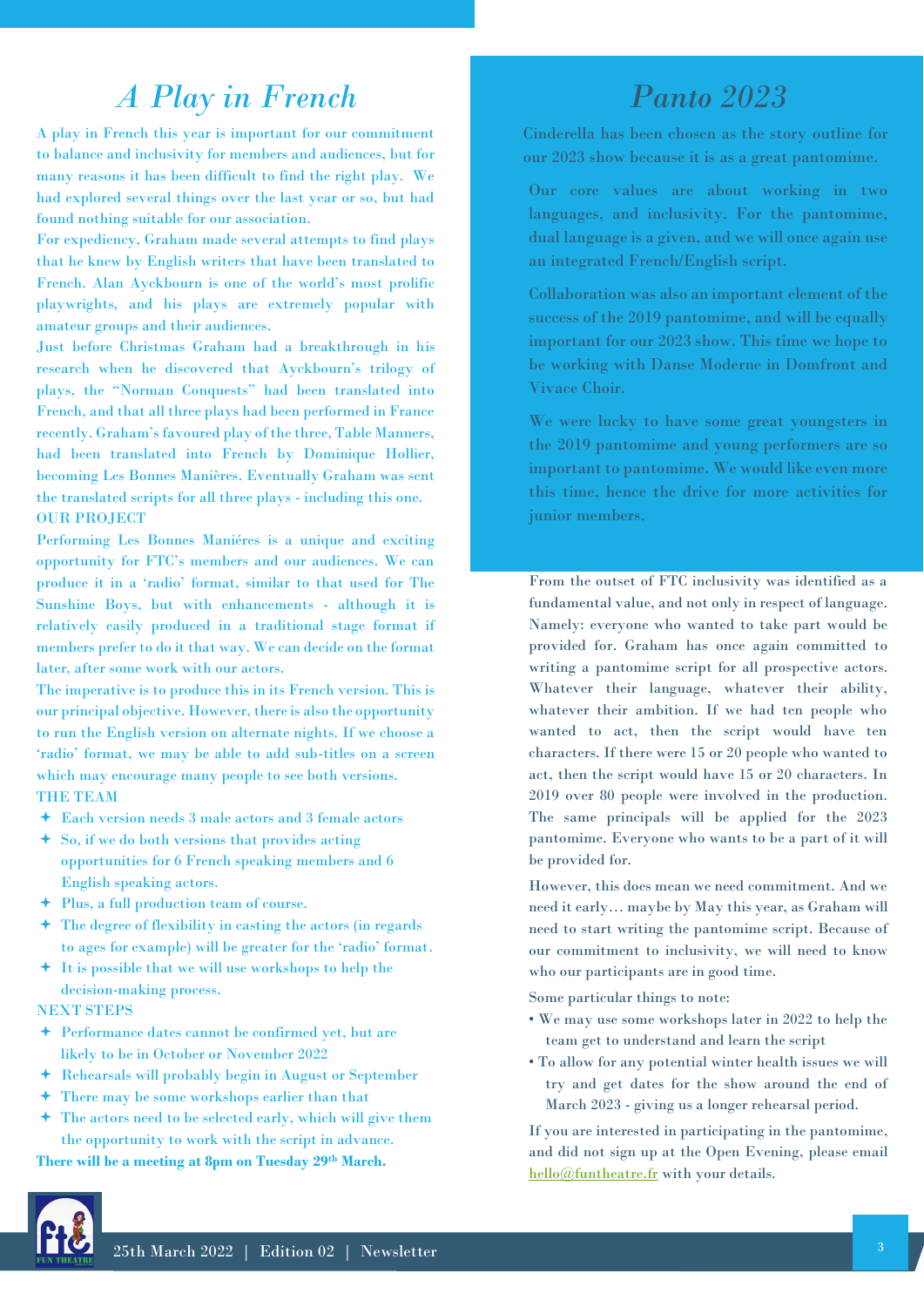### *The President of FTC: Graham Follett*



At the end of 2016 I moved to France with my wife Rosa. Previously living in Northampton, we had both been very active participants in local theatre; in particular, helping to run a popular community theatre venue where the members produced a season of six plays every year.

With our move to France coming just a couple of years after retirement, it heralded a substantial change

in lifestyle, something that we both embraced, and we were keen to become involved in our local community.

The creation of FTC has meant that we have not only become involved with acting and directing again, but writing too.

For many years I have also been a keen theatre photographer, so I have been fortunate in finding opportunities to photograph local events here in Normandie, and for the last three years have been the only English-speaking member of a photographic club in Domfront.

Finding new skills in my woodworking workshop and in our garden since arriving in France, along with a good social life, I have no problem filling my days! I also work as a bénévole at the médiathèque in Passais-la-Conception for one afternoon a week. I feel that Fun Théâtre is "A piece of magic that has introduced us to so many more brilliant people."

#### *Vice President of FTC: Martyn Crowe*



Retiring to France in August 2016 and enjoying singing with Chorale Vivace as an activity, I was approached to think about joining FTC and appearing in a pantomime. The last time I was involved with panto. was in the 1970s but that's another story. About

to move house I was a bit reluctant but who could refuse Kitty Stephens' arm twisting. How we pulled it off, I shall never know but what a great and very enjoyable achievement it was. I dedicated my performance to my wonderful daughter who is a drama teacher in the UK.

When our President asked me to join him in a production of The Sunshine Boys, I could not wait to start rehearsing. It was great to get going again as the COVID pandemic restrictions lessened. The event was postponed but we eventually made it happen. The radio play style was new to me but quickly made a lot of sense. Bravo Graham Follett and Rosa for her fantastic direction.

I have several other interests. My wife and I really appreciate how we lucky we are to live where we do. We can walk our dogs across the fields from outside our house and admire the wonderful countryside. I work on my various projects, when not maintaining our garden, mostly involving my old cars. I love following rugby, tennis and motorsport. Oh…and my favourite actor is Anthony Hopkins.

#### *Secretary: Véronique Reinaudo-Sorin*



My name is Véronique, I am 43 years old. I have lived in Passais for 15 years. I work with farmers doing administrative paperwork. My husband is a farmer and we have a daughter of 6 and a half.

For me, my involvement in the life of the community is natural. I joined FTC from the very beginning. I am also a town councillor. I've been on stage or behind

the scenes since I was 13. The atmosphere of a theatre company gives me a fantastic joy and energy. Being involved in the creation of the pantomime and the murder mystery was a great experience! There were moments of doubt but together we made it.

As my English is not very good, the language difference sometimes makes it complex to communicate with everyone. But the cosmopolitan mix of our group is also a source of inspiration that allows for great moments of exchange and good jokes.

Our small association participates in the life of our local community, which is very important in our small region.

I am really looking forward to preparing the next shows. I hope to be able to share these moments with my daughter who often accompanies me to our different meetings.

### *Treasurer: Richard Biddlecombe*



I have lived just north of Le Teilleul with my wife Sandra, since March 2014.

We are originally from Hampshire, near The New Forest. My career was mostly in agriculture and estate management, but lastly making artisan cheese in Wiltshire. I still

make a bit of cheese here with cow's milk from my neighbour.

We have been associated with FTC since the beginning.

I was in the panto as a singer in the chorus. I had never done any acting before, but I enjoyed the experience and being part of the society.

However, I prefer to be behind the scenes and took on the role of front of house manager for the Murder Mystery.

I also took on the role of Treasurer in what has turned out to be a challenging time for the finances for FTC. During this time, I have introduced the online ticketing system to make it easier for our audiences to reserve their tickets for our performances.